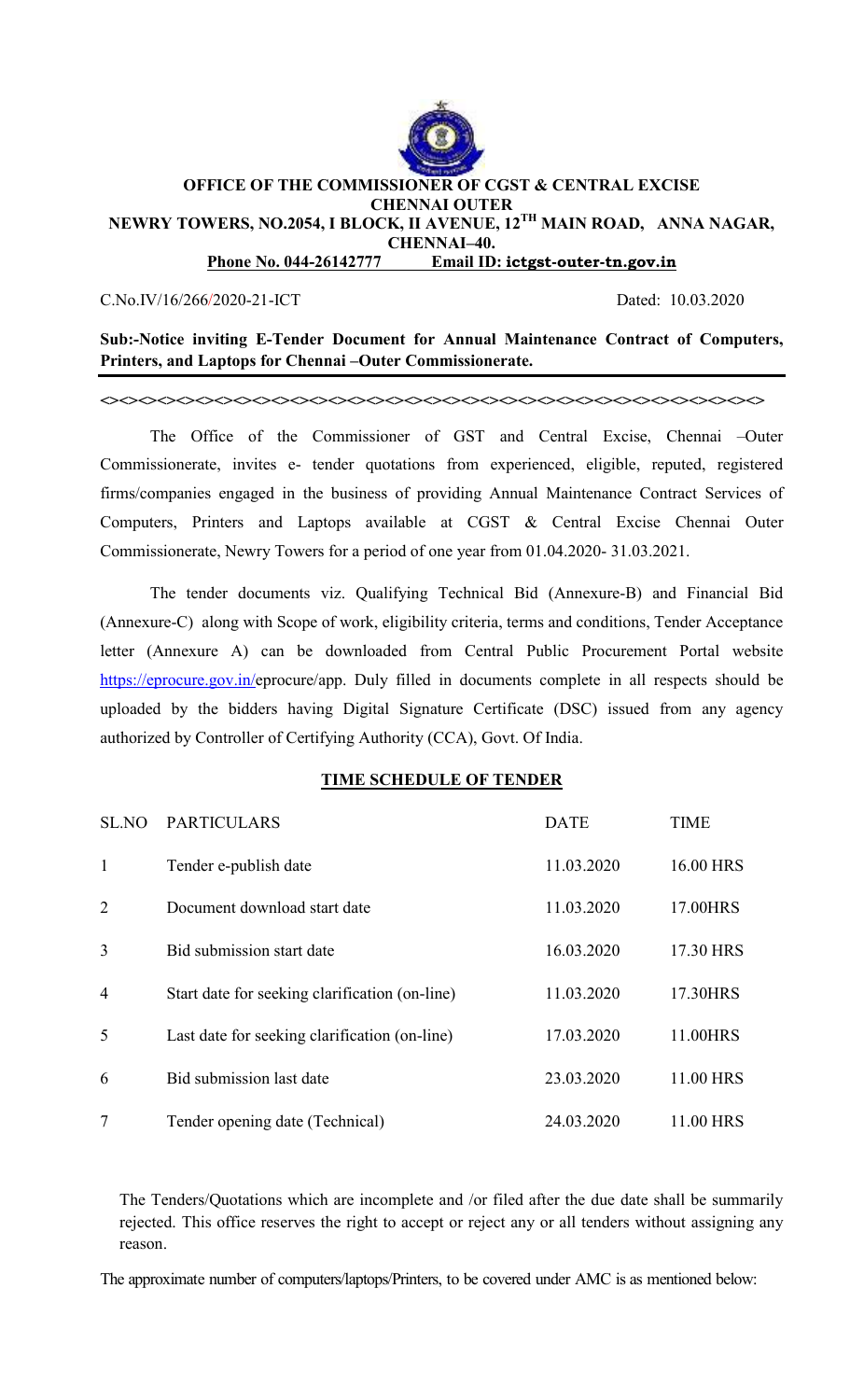| Name of the items           | <b>Numbers (Approximate)</b> |  |  |
|-----------------------------|------------------------------|--|--|
| Computers                   |                              |  |  |
| Printers (laserjet, Inkjet) |                              |  |  |
| Laptops                     |                              |  |  |

### (A) TECHNICAL TERMS & CONDITIONS:

- 1. The firm should be in the business of maintenance of Computer systems, Laptops, printers, and laptops for at least last 5years & must provide satisfactory service certificate from at least two Central Government organizations (Ministries, Government Department, PSUs etc.) (Requisite documents to support this claim will have to be produced for verification).
- 2. The firm must be willing to provide onsite support for PCs, Laptops, Printers of different makes and models.
- 3. The firm should have experience in providing maintenance services at multiple locations.
- 4. The firm should be registered with the GST and possess valid GST Registration Number.
- 5. The firm should submit the complete list of the Hardware & Network engineers on payroll of the firm with qualification & experience as well as list of engineers whom they will provide to this office in case they are selected in the tender.
- 6. The address of the office and Service centre with Telephone/Mobile No., Fax Nos. and email IDs in Chennai should be given.
- 7. A general undertaking that all terms and conditions of this Bid Document are acceptable in the format is placed at Annexure-A to this document. This needs to be signed by authorized person of the applying firm.

Only the firms meeting the above technical terms and conditions should submit their quotation in sealed cover. Technical bid shall include documentary proof in respect of each of the above points of Technical Terms & Conditions. Financial bids of firms, who fail to fulfil any of the above conditions, will not be considered. However, in case sufficient numbers of quotations are not received, and then the scrutiny committee/Commissioner of GST, Chennai Outer, reserves the right to relax the conditions mentioned in 'Technical Terms & Conditions'. The scrutiny committee/Commissioner of GST, Chennai Outer, also reserves the right to order re-tendering afresh.

### (B) FINANCIAL TERMS & CONDITIONS:

- 1) The rates may be quoted on comprehensive basis for the computers, laptops and printers in the Performa placed at Annexure  $-$  C in sealed cover. The rates quoted should also cover the maintenance of operating system, software installation, installation of patches, pre-emptive actions against virus spread, detection/removal of virus, and configuration of applications (client/server).
- 2) The amount of AMC should include GST and other taxes to be borne by the vendor.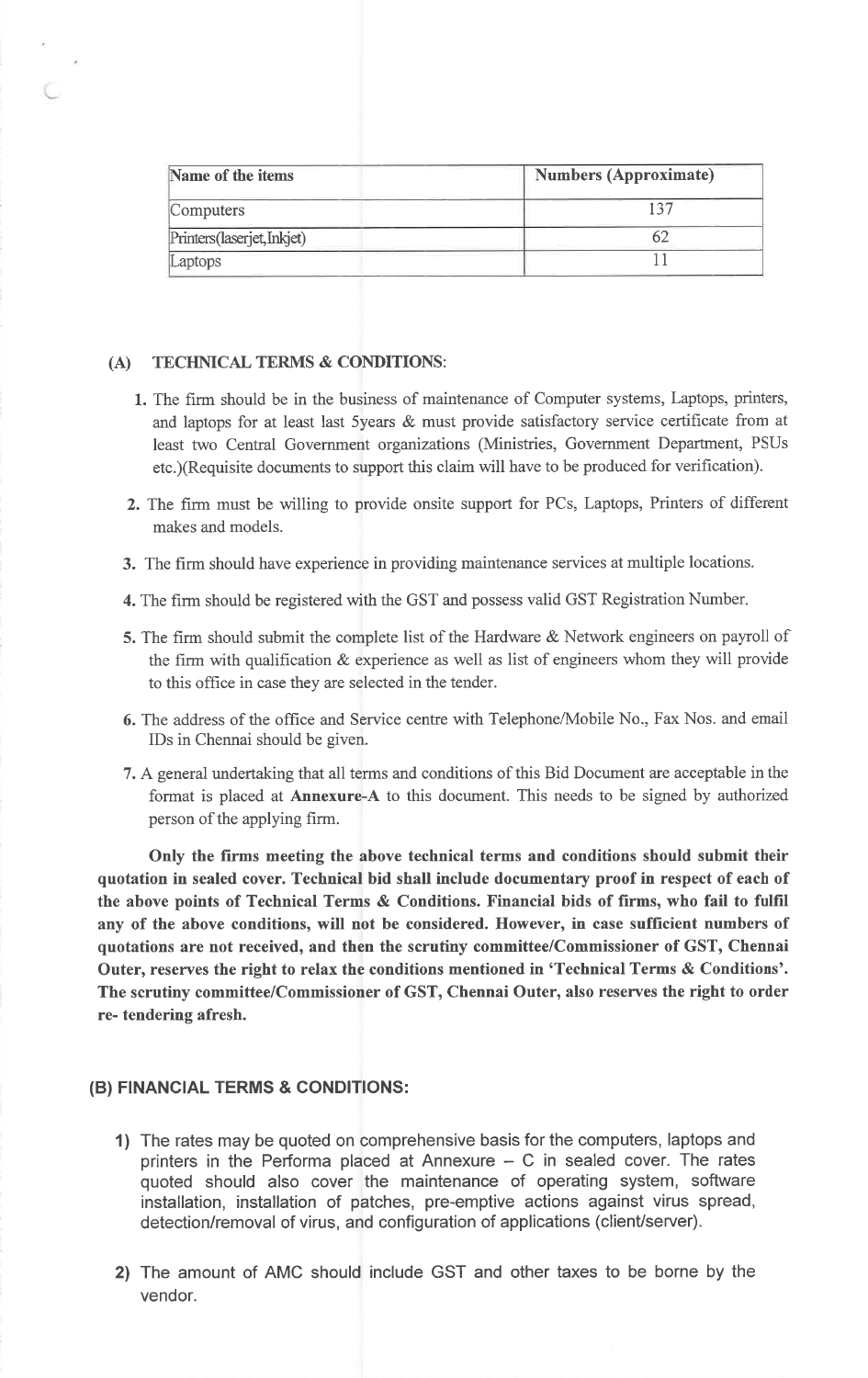3) The quotations should be accompanied by an earnest money deposit of Rs. 10,000/-(Rupees Ten Thousands Only) in the form of Bank Draft or Bank Guarantee in the name of the "PAY AND ACCOUNTS OFFICER, CENTRAL EXCISE, CHENNAI " payable at Chennai. Cash and cheque will not be accepted. Quotations received without earnest money shall be summarily rejected without assigning any reason thereof and applicant shall not have any right to represent against it, even if, his quotation happens to bear the lowest amount. The earnest money deposit shall be returned to the unsuccessful bidder after the finalization of the contract. The firm whose quotation is finally accepted, the earnest money deposited with the Tender Document will be adjusted towards Performance Security in the form of Bank Guarantee. The Bank Guarantee should be valid for a period of Sixty days beyond the date of completion of all contractual obligation of the successful bidder. The security deposit will be released after satisfactory completion of the contract.

# (C) GENERAL TERMS AND CONDITIONS:

#### $1.$ Scope of work:

i)There are around (1) 63 - Desktop Computers of various brands (2) 74- All in One PC's (3) 11-Laptops (4) 51 Laser jet printer (black) (5) 2 -HP Pro Office jet Printer (All in One) (6) 5 -HP Laser jet Colour Printer and (7) 4 - HP laser jet All in One printer (Black).

- ji) To provide regular on-site Preventive maintenance.
- The AMC shall be a comprehensive contract for servicing/maintaining all the  $iii)$ parts of the Machines/accessories/peripherals including parts such as Printer Heads/Drums/Teflon sheets/keyboards/mouse etc.
- To ensure all the above said items are in proper working condition. If required,  $iv)$ replacement of old and defective parts with new genuine parts should be made at no extra cost.

#### $2.$ **Deployment of Engineer/s:**

- The vendor will provide Two Resident Engineers from 9.15 AM to 5.45 PM on all  $(i)$ working days (Monday to Fridays) at Office of GST and Central Excise, Chennai Outer Commissionerate, Newry Towers, Anna Nagar.
- The services of the engineers of the contractor may be required on non-working  $(ii)$ days or beyond office hours on working days on some occasions to meet the demands of any emergency situation. The contractor shall ensure that on such occasions also, the personnel are deputed with no extra cost.
- $(iii)$ The engineers should be qualified Degree/Diploma Engineer with an experience of not less than 3 (Three) years in Computer Hardware as well as Software maintenance. The Firm is required to provide evidence in dealing/maintenance in respect of qualification and experience, which would be checked by this Office to verify the suitability/competency of the service engineer.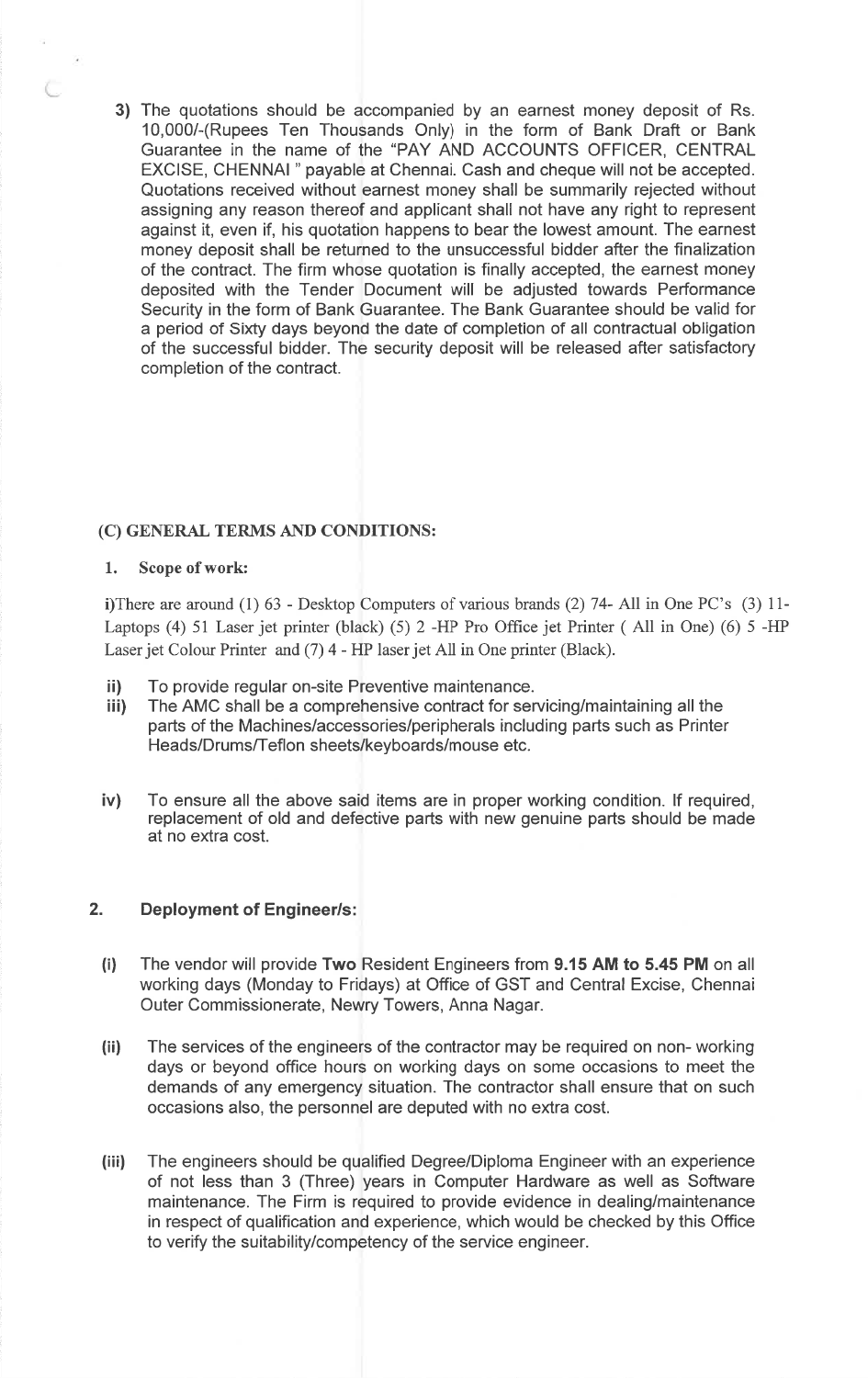- The resident service Engineers provided by the firm shall not be changed  $(iv)$ frequently. However, if found incompetent by the officers of Commissionerate, the Resident Service Engineer/s shall be changed by the vendor immediately.
- The engineers must be equipped with mobile phone provided by his company  $(v)$ for quick communication. If any engineer is required to take leave, a suitable replacement would have to be provided.

Only the firms meeting the above terms and conditions should submit their quotation in sealed cover. The Firm fails to fulfil any of the above conditions will be disqualified.

#### **Service Assurance:**  $3.$

- The Firm would put asset number on each of the system being maintained by  $(i)$ them. These should correspond to the number/s of equipments to be maintained in a separate register along with details of rooms/place where they are placed / located. If there is shifting of the equipment/s under this AMC, the firm will have to make changes in record accordingly. Inspector (Systems/Computer Cell) would assist the firm in this task and ensure this to be done under his supervision. Preventive maintenance will be carried out on quarterly basis and special cleaning of the Monitor, printer, key board, mouse etc, from outside with liquid cleaner should be done once in a month. A preventive Maintenance Report (quarterly) would be submitted along with the quarterly bill in the name of "Commissioner, GST, Chennai Outer<br>Commissionerate", failing which an appropriate penalty would be imposed. The quarterly payment will be made strictly on the basis of satisfactory report of the Superintendent (Systems/Computer Cell) of this Commissionerate.
- $(ii)$ The schedule of preventive maintenance shall be as follows:
	- $\blacktriangleright$ Cleaning of all equipment using vacuum air, brush and soft muslin clothes.
	- $\prec$ Checking of power supply source for proper grounding and safety of equipments.
	- $\blacktriangle$ Ensuring that the covers, screws, switches etc. are firmly fastened in respect of each equipment.
	- $\blacktriangleright$ Scanning of all types of virus and elimination and vaccination of the same.
	- $\prec$ Shifting of equipment within the building as and when required.
- $(iii)$ The service engineers would have to take up call and report the fault within 24 hours. As far as possible, the repairs would be carried out on-site itself. However, in case the equipment is taken to the workshop, the firm would provide a stand by for the same. Also stand-by inventory of Monitor, CPU, Laser Printer, HDD, RAM, Mouse and UPS should be kept in the Department. The firm will also provide maintenance and repair services on holidays in case of emergency. In case of non-availability of device-drivers of the machine (branded one like HP, HCL, IBM etc.) they will be required to arrange the same themselves from their sources.
- $(iv)$ The equipment to be taken out to the workshop for repair with proper permission of the competent officer would be at the company's own risk and expenses.
- $(v)$ Where the items/parts/components need replacement, the same shall be replaced with the same make, specification and brand of item/component/part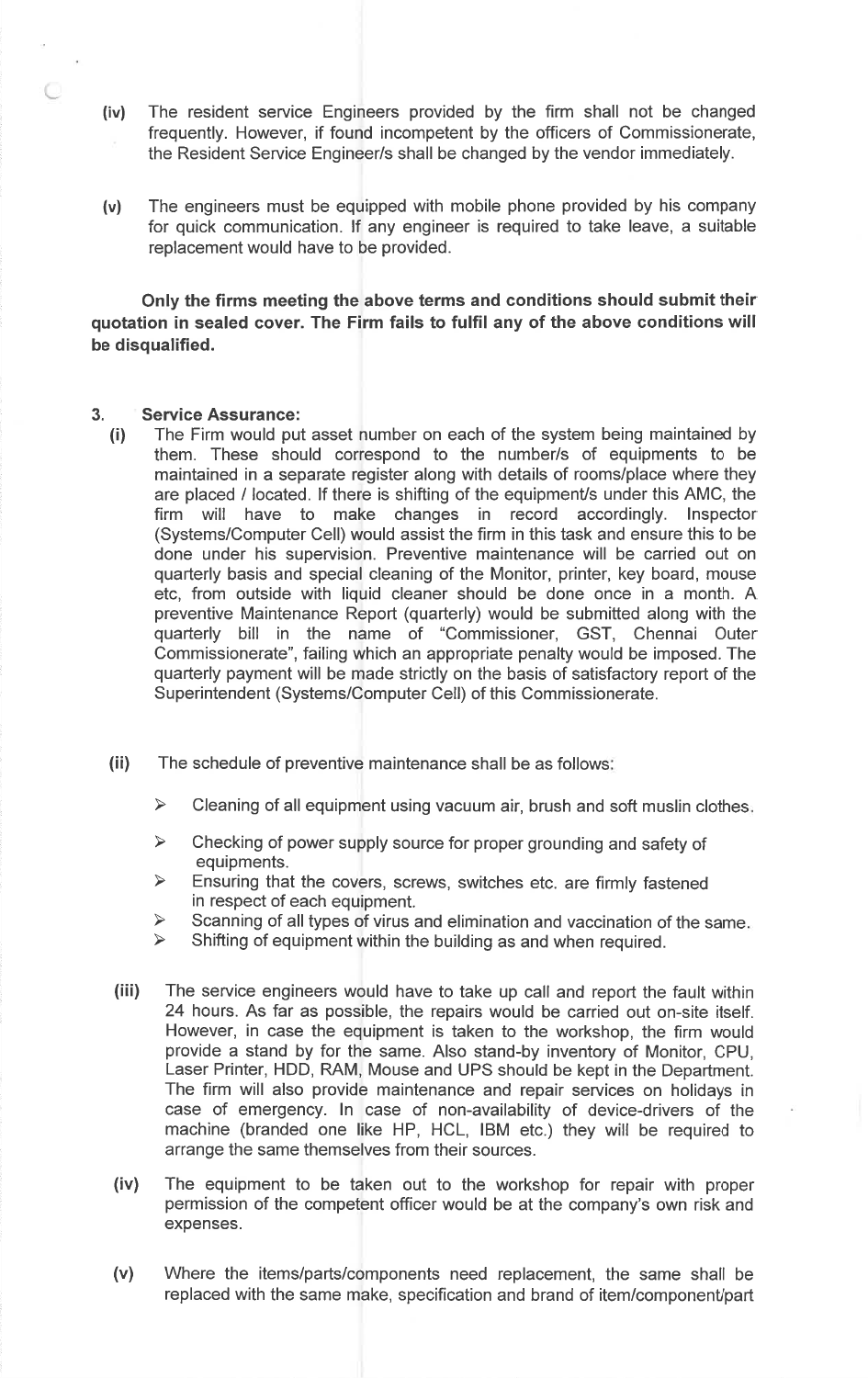at no cost. In case the requisite parts are not available, the same should be replaced with the parts of higher level compatible with the system at no cost.

- In case of failure of computer/Laptops due to any reason, the computer shall  $(vi)$ be made up and running immediately so that the downtime shall not exceed three hours.
- The firm shall be responsible for taking backup data and program available in  $(vii)$ PC before attending the fault and shall also be responsible for reloading the same. The backup copies are to be returned to the users, under acknowledgement from the user. In case data is lost, the firm shall be responsible for recovering the same at their cost.
- (viii) The contract will be valid for a period of One Year and the period of AMC will be informed after finalization of the contract. The rates quoted will remain in force for the full period of the contract. No demands for revision of rate on any account shall be entertained during the contract period. It will be open to the Office of the Commissioner of GST, Chennai to extend the term of the agreement on the same terms and conditions for a further one year, if necessary.
- The AMC exclude clause: AMC will not include computer stationery like paper  $(ix)$ /ribbons / toners / inkjet cartridges/Cables/Teflon/Networking switches.
- The vendor shall check all the computers/Printers/UPS/Scanners within 3  $(x)$ days of signing of the contract and submit report to the Superintendent (Systems/Computer Cell). In case no report is submitted within stipulated time, it will be assumed that all the machines are in running conditions.
- $(xi)$ The systems that are not serviceable by the agency due to obsolescence of technology or non-availability of parts/assemblies/components will be withdrawn from the maintenance contract. The decision of competent authority regarding non availability and obsolescence of technology and withdrawal of these items from the main contract will be final. Withdrawal of such systems shall be communicated to the agency and equivalent maintenance charges shall be deducted accordingly.
- (xii) At the end of the AMC contract period, both the user and AMC holder shall certify separately that the computer systems/electronic device are in satisfactory working condition and that no fault or complaints are pending.
- (xiii) It may also be noted that in case of contractor backing out in midstream without any explicit consent of the Department, he/she will be liable to recovery at higher rates, vis-à-vis those contracted with, which may have to be incurred by this Department on maintenance of machines for the balance period of contract by alternative means.
- (xiv) The above act of backing out would automatically debar the firm from any further dealing with this Department.
- (xv) This Commissionerate shall have the right to inspect company's site to assess infrastructure before awarding the AMC and it may reject contract in the event of Department's dissatisfaction about company's infrastructure or otherwise.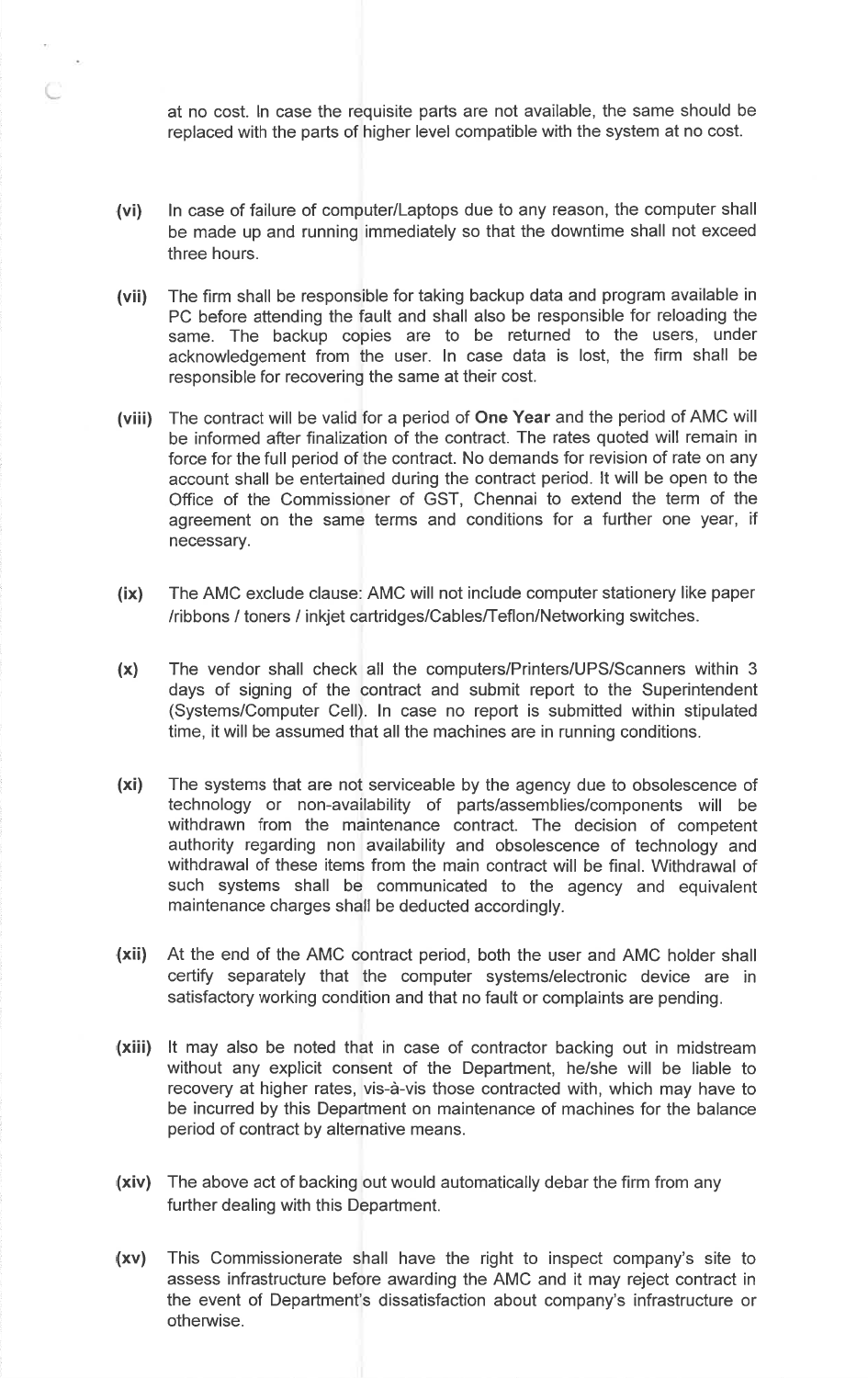- (xvi) The contract can be terminated by this Department at any time without giving any notice or without assigning any reason, if the work of the contractor is found unsatisfactory during the relevant period of this contract. In this connection decision of the competent authority of this office shall be final and binding on the firm.
- (xvii) Any matter during the period of this agreement which has not been specifically covered by this agreement shall be decided by this office whose decision shall be final and conclusive.
- (xviii) In case of any dispute of any kind and in any respect whatsoever, the decision of this office shall be final and binding.
- (xix) This office has the right to amend, rectify, alter and relax any conditions referred above for this tender without assigning any reasons.
- (xx) This tender is not transferable and under no circumstances the successful bidder shall be allowed to sub-contract with any other person/party.
- (xxi) At the time of expiry of contract all the equipments under maintenance shall be handed over in working condition so that handing over of AMC to next contractor takes place in a smoother manner. The vendor shall provide services for at least 15 working days from the date of expiry of the contract for smooth transfer of the AMC to the new contractor without any extra cost. In this connection, any equipment which is noted as in nonworking condition till the last hour of the AMC contract period should be rectified by the outgoing AMC Contractor without any extra cost to the department.

#### 4. **Penalty:**

- $(i)$ If the firm does not attend the complaint and rectify/solve the faults within 24 hours from the time of complaint registered to the resident engineer deployed by the company the penalty of Rs. 500/- per day shall be levied w.e.f. time and date of complaint registered.
- $(ii)$ If the company fails to repair/replace the system for one week, the system may be repaired from the other company/Firm & made functional and the expenditure incurred there on shall be recovered from the AMC Holder Company, apart from the penalty levied as stated in the preceding para. This may even entail termination of the contract.
- $(iii)$ If the company fails to clean the equipments under AMC on monthly basis, a penalty of Rs. 1,000/- each month shall be levied.
- $(iv)$ The Service Engineers will have to make attendance in the attendance sheet placed at system/Computer section of this office. In the event of Service Engineer remaining absent/on leave, without substitute thereof, deduction will be made @Rs.500/- for each day of absence, from the contracted amount
- $(v)$ Penalty shall be deducted from the running payments.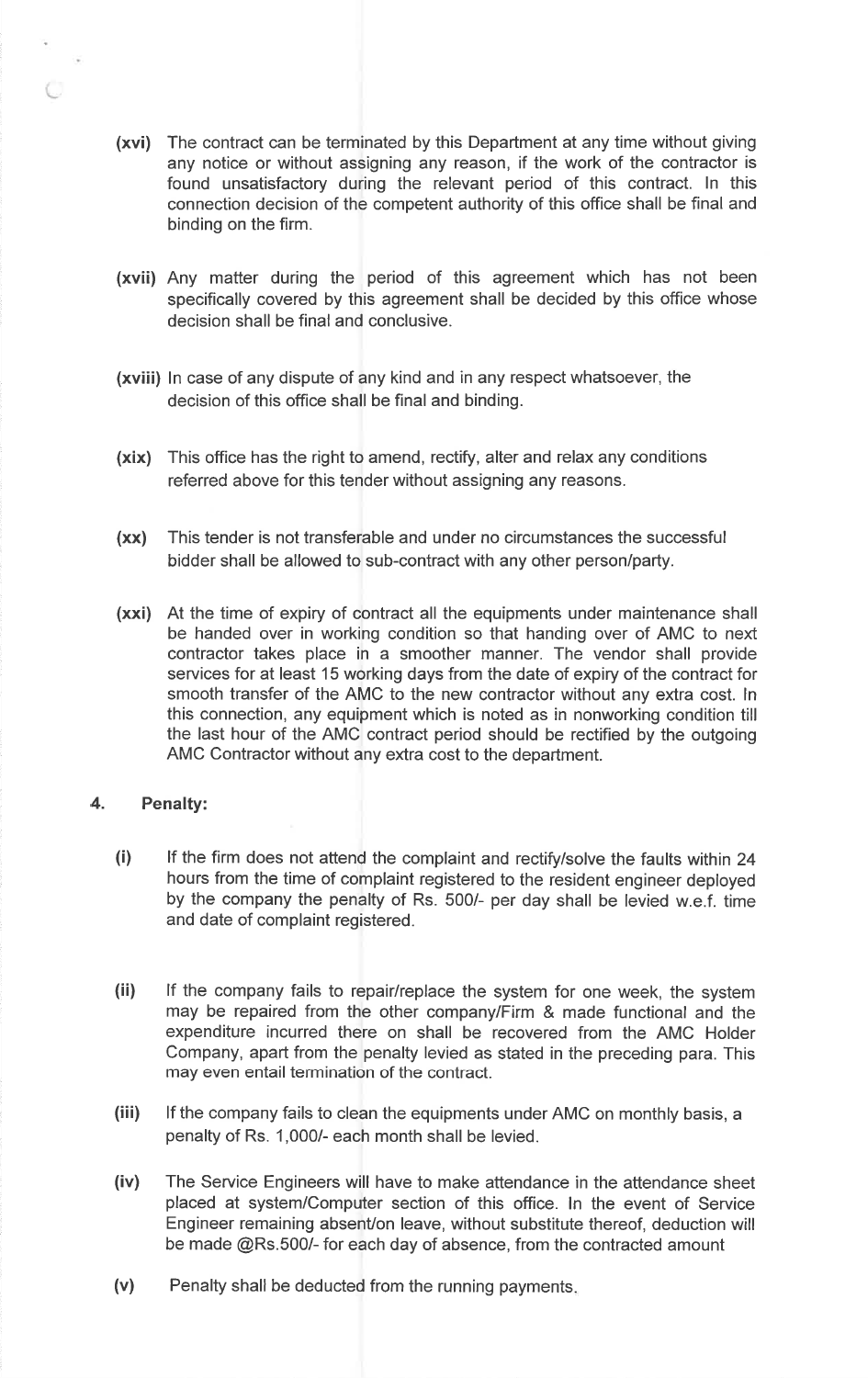#### 5. **Payment:**

- a) No advance payment would be made in any case. However, quarterly payment after satisfactory completion of each quarter would be made.
- b) The company will not have any legal right to proceed against the Department in the event of late payment due to unforeseen reason.

6. The interested vendors may carry out the survey of computers before submitting their tenders.

7. Quotation received without sealed cover or without quoting rates in the specified proforma will not be accepted. The undersigned reserves the right to reduce or increase the number of items offered for maintenance during the contract of AMC. In case contract is given for higher number of equipments than number as per the Annexure-C, then proportionate amount of contract will be increased, if number is reduced, then proportionate amount of the contract will be reduced. This office does not bind itself to accept the lowest tender and also reserves the right to reject any quotation without assigning any reason whatsoever.

8. The rates quoted should be net and no discount, free services/offers quoted in the quotation will be considered.

 $9<sub>1</sub>$ The tender notice is also available at the official website www.cbec.gov.in and on notice board of this Commissionerate.

**RIA CHANDRAN ASSISTA!** T COMMISSIONE(ICT)

Copy to:

1. The PRO, Chennai Outer/North/South to put up on the Notice Board.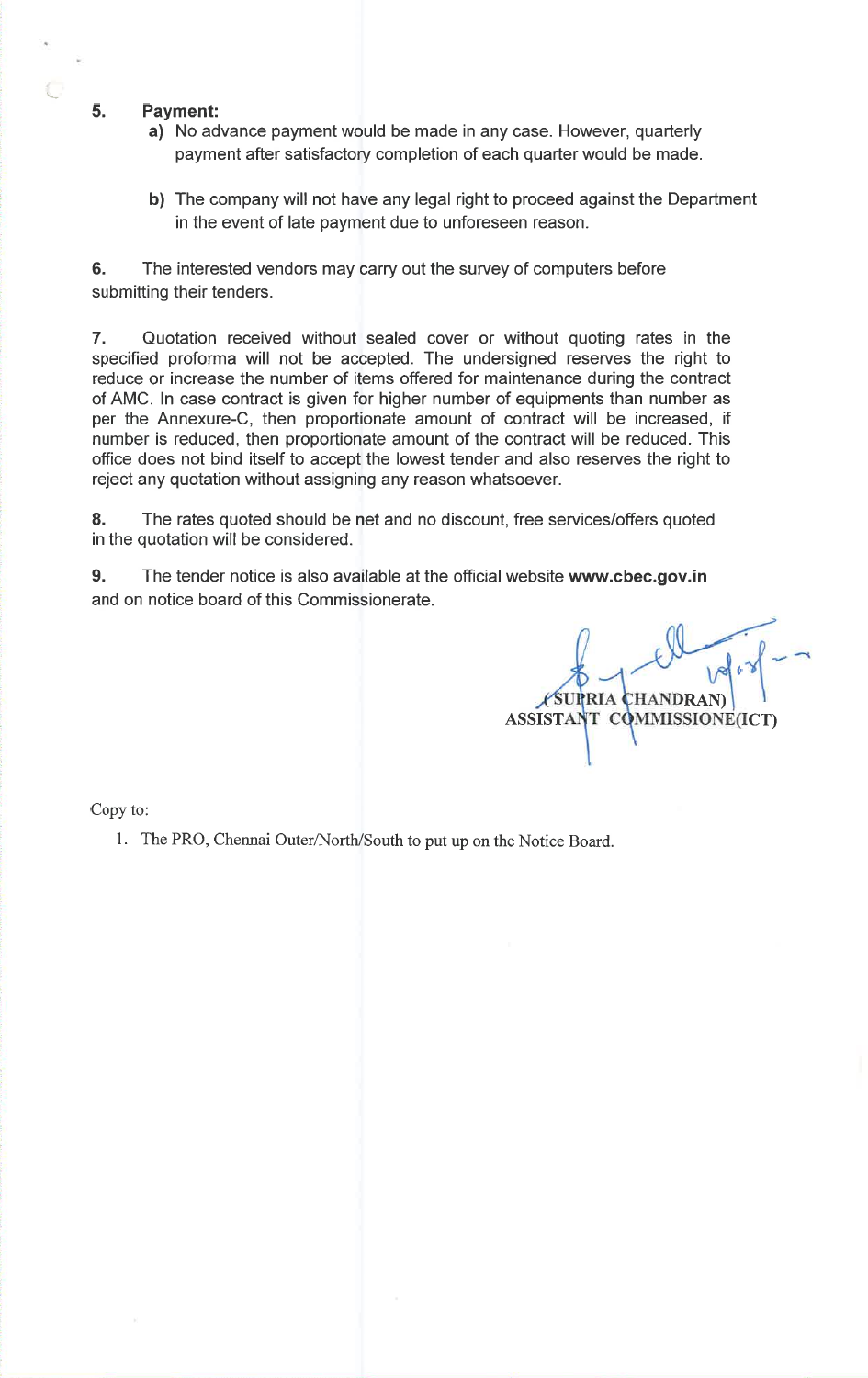### **Annexure-A**

# DECLARATION REGARDING ACCEPTANCE OF TERMS AND CONDITIONS **CONTAINED IN THE TENDER DOCUMENT**

To,

Office of the Commissioner of GST & Central Excise, Chennai Outer, Newry Tower, 2054 II Avenue 12<sup>th</sup> main Road, Anna Nagar, Chennai-40

Sir,

- I have carefully gone through the Terms and Conditions contained in the Tender Notice No.--- $\bullet$ site Comprehensive on Annual Maintenance Contract of Computers, Printers and Laptops in the Headquarter Offices/s under jurisdiction of the Commissioner of GST, Chennai Outer, situated at Newry Towers, Anna Nagar.
- 2. I declare that all the Terms and Conditions of this Tender Notice are acceptable to my Company/Firm. My Company/Firm does not have any terms and conditions of its own in respect of quotation being submitted for Comprehensive Annual Maintenance Contract.
- 3. I further certify that I am an authorized signatory of my company and am, therefore, competent to make this declaration.

Yours Very Truly,

Signature of authorized signatory Date: Name: Designation: Name of firm: Address: